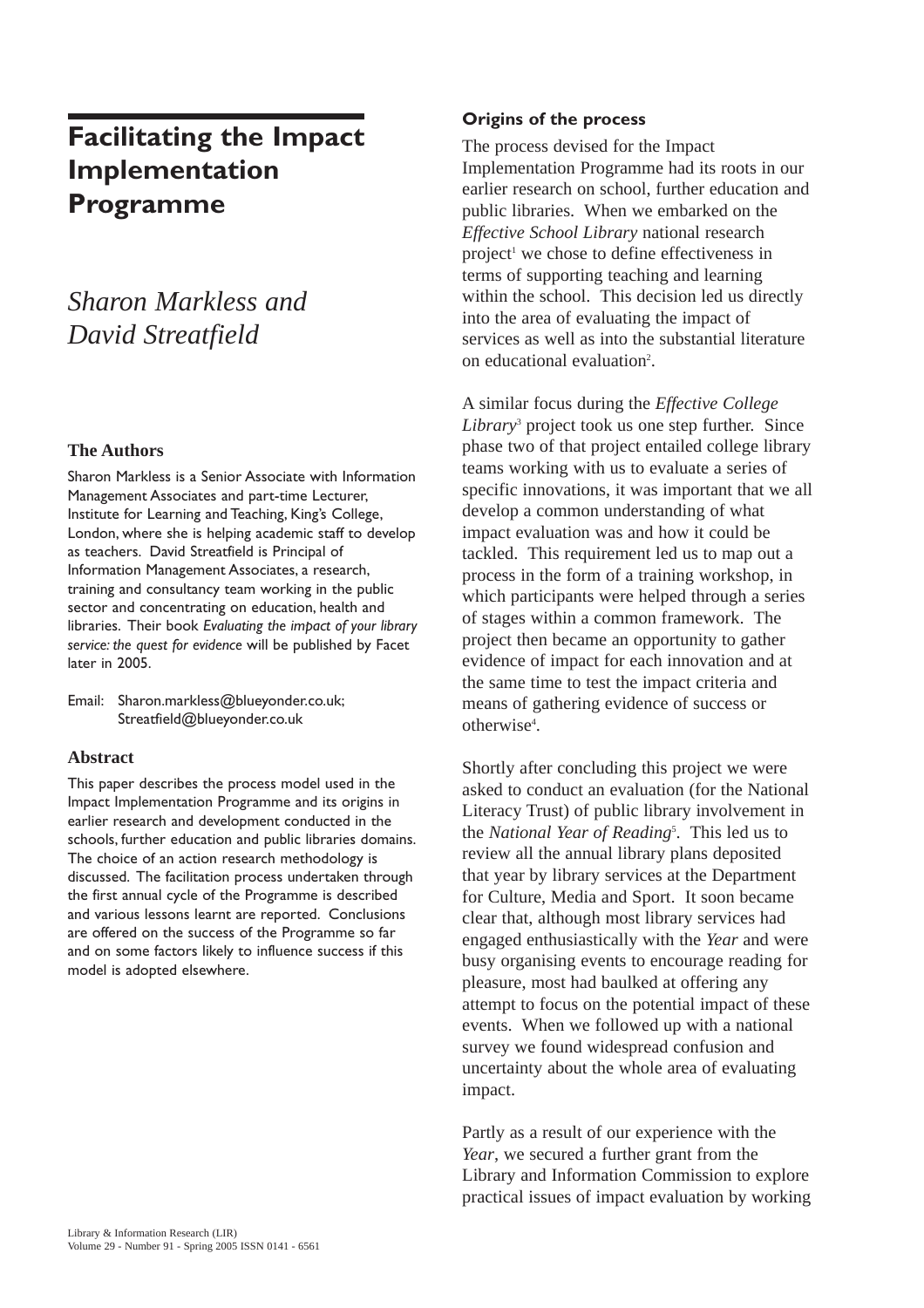with various public library and schools library services management teams<sup>6</sup>. The resulting elaboration of the earlier process model developed for further education librarians, with accompanying support materials, was published as part of this project and is still available7 . We were also asked to conduct a critical review of the Library and Information Commission's Value and Impact research programme<sup>8</sup>, which demonstrated that academic researchers, as well as library service managers, found it difficult to engage with the impact of library services.

In December 2002 we were invited to facilitate a UK national workshop for members of LIRG and SCONUL. This 24-hour event, *Do libraries aid learning? Approaches and methods for measuring impact*, was designed for university library managers and was held at Scarborough.

Both organisations were sufficiently convinced of the case for doing further work on service impact to commit to organising the programme of research and development that became the *Impact Implementation Initiative*. This Initiative is based on action research principles and uses a facilitated approach to supporting the key processes involved. It is designed as a process to encourage systematic exploration of the issues involved in gathering evidence of impact by staff of the participating university libraries.

## **Action research**

Since the primary focus of the programme is on improving practice, with the development of theory and understanding as a secondary concern, an action research approach seemed appropriate. John Elliott<sup>9</sup> defined action research as *"the study of a social situation with a view to improving the quality of action within it"*; a view broadly shared by most writers on the topic $10$ . They also emphasise that action research offers possibilities for practical work that is also a form of learning for those involved. Two key aspects of action research are that it involves interventions into real situations and that the (intended and accidental) effects of the interventions form the main focus of the research.

Our starting point was that the best people to generate evidence about what is possible, as well as about which approaches work well and why, are the practitioners themselves. They should also be engaged in deciding how different approaches might be used by other busy practitioners and about the usefulness of the data generated in informing and developing practice. External researchers should be able to deploy a wider repertoire of methods to evaluate the impact of library services on teaching, learning and research. However, the transient nature of most external research interventions will not empower university library staff to continue to collect evidence and to learn about the issues over time – a key aim of the *Initiative*. Action research as a form of social research is not a detached, specialised, technical activity but one closely linked to reflective practice, designed to be undertaken by practitioners and to empower them.<sup>11</sup>

If action research is well designed and implemented, it also offers the possibility of generating data to support theorising, to develop understanding and to create new knowledge.<sup>12</sup> Taking this extra step demands a rigorous, critical and systematic approach and makes heavy demands on participant researchers. Since the *Impact Implementation Initiative* is intended to address these larger issues, it seemed appropriate to use external facilitators to support the process.

# **Facilitating the process**

The remainder of this paper will concentrate on the facilitation of the programme through its first annual cycle, leaving other contributors to report on the success or otherwise of the individual initiatives and the programme as a whole.

Since there appears to be growing interest in service impact and particularly enhanced interest in e-learning interventions in libraries and information services<sup>13</sup>, the model adopted for this programme is of potential wider relevance. Accordingly, we have set out here to describe the process through to the completion of the initial cycle in June 2004.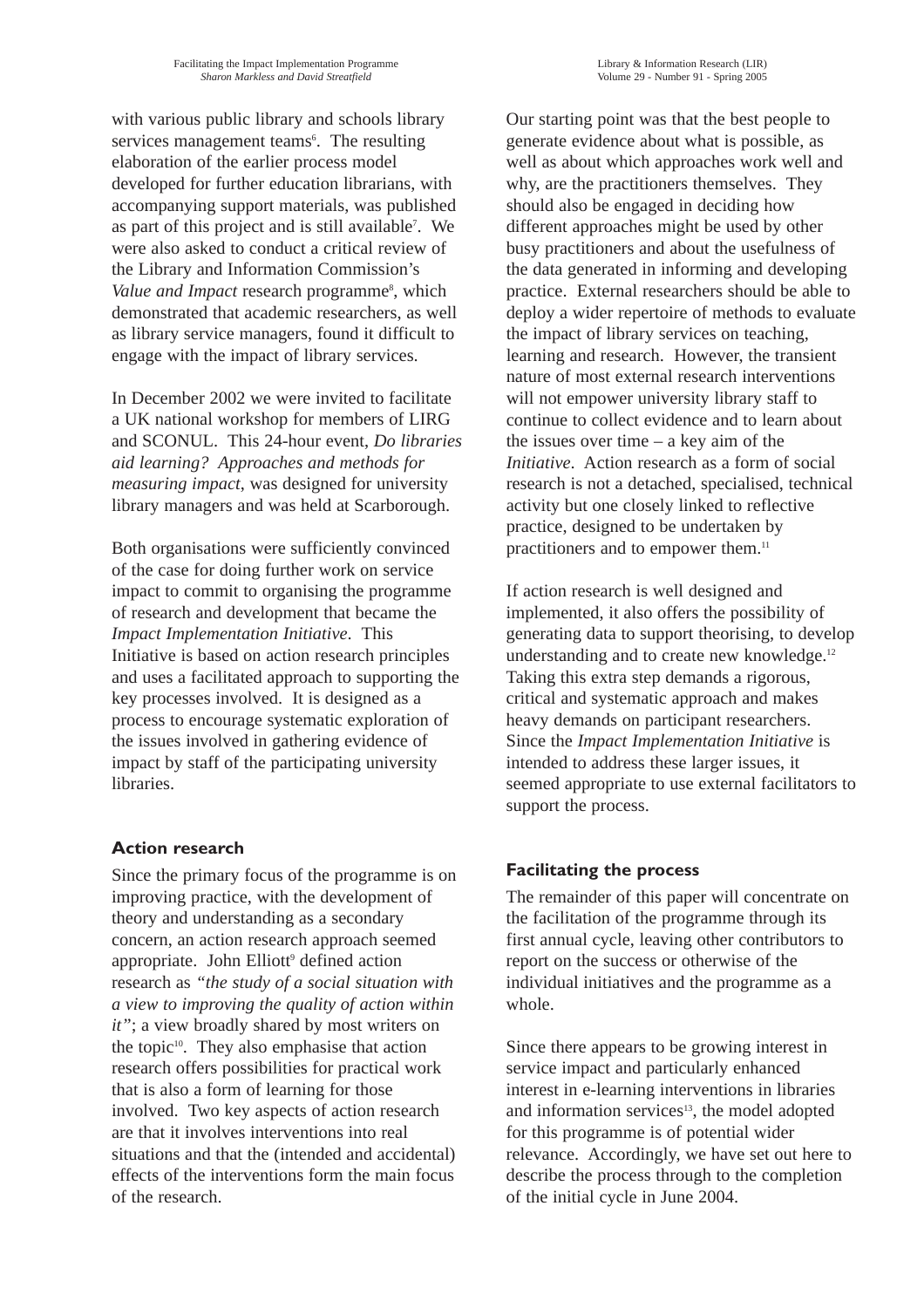The impact process model, which forms the basis of our training and drove the first phase of the *Impact Implementation Initiative*, starts with persuading managers to focus on what they are trying to achieve (expressed as specific and time-limited objectives) rather than what services they are delivering. Generating these objectives makes it easier for managers to go on to answer the core impact evaluation questions – "How can we tell if we are making a difference to our users?" or "What do we want to be judged on in delivering these objectives?" Answering these questions usually leads the managers into looking for changes in their users and potential users or in their own staff, in the areas of:

- behaviour (doing things differently)
- competence (doing things better)
- **•** levels of knowledge
- attitudes (e.g. confidence; valuing librarians!)

Once the desired changes are identified, it is relatively easy for managers to think about targets (how much change they anticipate) and to begin to consider how to gather the evidence of change.

The *Impact Implementation* process is envisaged as a series of annual cycles, each focussed on a different area of potential impact and with different universities participating at each stage. However, an effort will be made to keep participants involved after completing 'their' cycle, via the project e-discussion group, so that other people can benefit from their experience.

## **Recruiting participants**

An invitation to participate in the programme was issued early in 2003, emphasising that potential participant universities should be in a position to identify a senior library service manager to lead their work, send participants to the workshops, and commit to evidencegathering between the events. Nine universities in England and one in Scotland\* were invited to enrol in the first phase of the programme, which focussed on e-learning support and einformation services.

What factors led the participating libraries to get involved with the Programme? When asked what they were seeking to achieve, the teams offered twelve reasons in all, ranging from internal library management concerns (e.g. *"managing spiralling demand for induction and information skills training"*) to establishing the service more strongly within the university (*"showing the library has impact on users"*), and from broader educational considerations (such as *"convincing academics that information skills work should be embedded in the curriculum"*) to aligning the library with university priorities (*"addressing university themes of promoting independent learners and preparing them for the knowledge society"*).

### **Phase 1 of the Initiative**

The launch event (workshop 1) for Phase 1 was held at Charlecote, Warwickshire in July 2003 and was attended by up to three library and academic staff from each of the ten participating universities. This was seen as a vital part of the action research process because if such work is to run smoothly and if the requisite data collected is to be both challenging and useful it is important to provide secure ground for all the participants and their ensuing work. This focus led us to undertake a strong guidance role in this part of Phase 1; for the same reason we feel that it is important to outline this role and the subsequent workshops.

The objectives for this event (again run over 24 hours) were for participants to:

- **•** confirm their chosen theme for their impact implementation work
- **•** understand the impact process model
- **•** develop high quality impact indicators for their chosen theme
- prepare an action plan to implement a process of appropriate impact evidence collection.

The workshop was divided between facilitator input and time for the university teams to work through their issues and to formulate their own objectives, indicators and implementation plan. The programme consisted of a presentation about impact evaluation issues, leading into an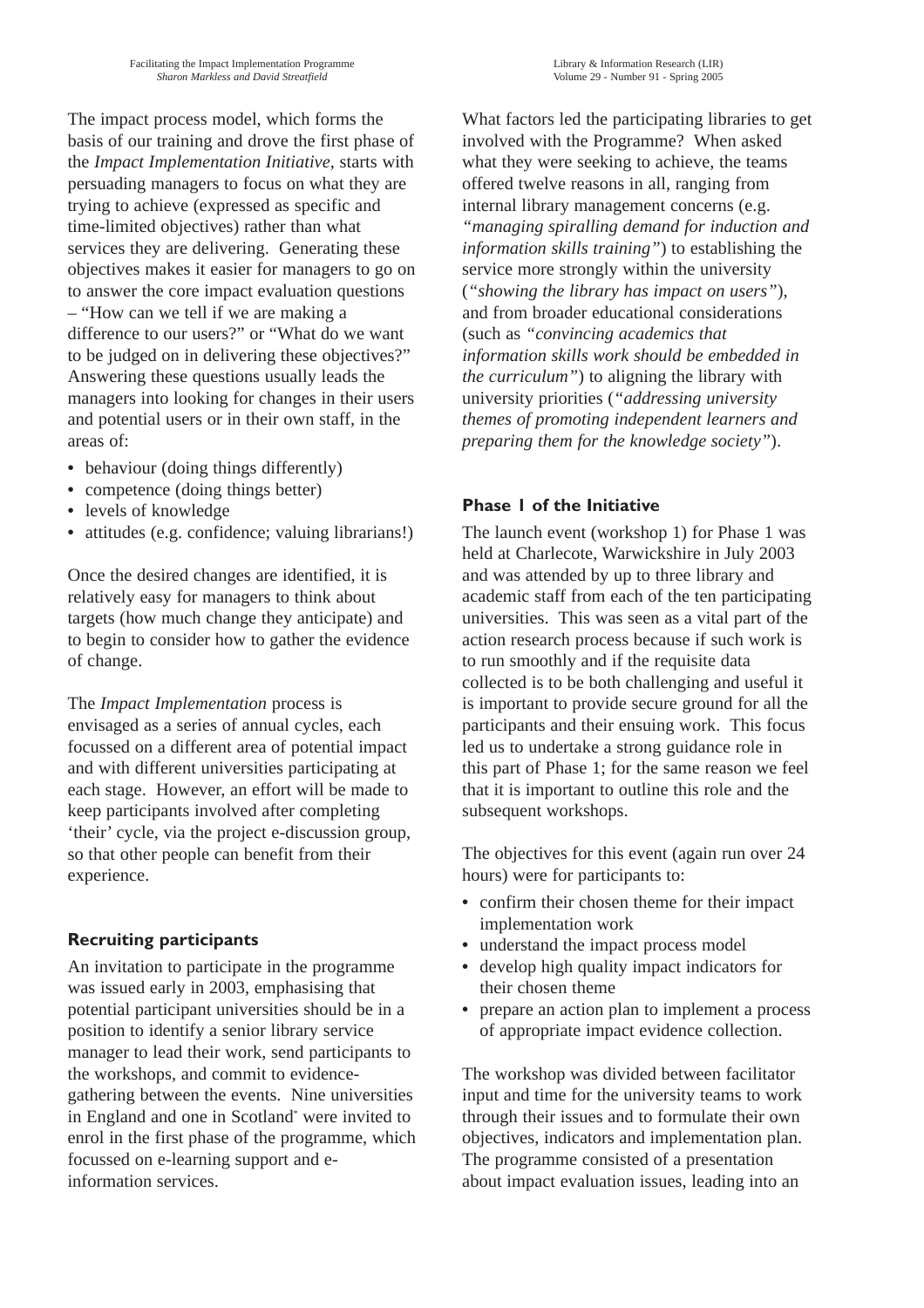introduction to the impact evaluation process model and a review of themes (i.e. areas where the university teams were planning to innovate and to evaluate their impact); participants then worked in groups in applying the various stages of the model to their chosen theme (consisting of one or more university teams depending upon the theme chosen, since there was some overlap). Reviews of each stage of the process were carried out by the facilitators with each group (since plenary review sessions are not usually sufficiently specific and focussed to be effective for this type of activity). A short input on research methods (backed up by handouts) was provided early on the second day of the workshop. The event concluded with teams deciding on actions to be taken before the next workshop. (This programme was modified in year 2 to take account of comments from year 1 participants. More input was provided on research methods and university teams were more actively encouraged to work together on common themes.)

During the course of this initial workshop, participants decided to focus on:

- **•** Enhancing the use of resources that are delivered electronically (including collaboration with staff and skills work with users)
- **•** Information literacy work with students
- **•** Information literacy work with academic staff towards its inclusion in the curriculum
- **•** Developing information literacy packages
- **•** Equipping students with the competence, confidence and skills to support independent and lifelong learning
- **•** Information skills and Personal Development Profiles within foundation degrees
- **•** Developing the Library role in supporting partnership students, including collaboration with college staff
- **•** Raising awareness amongst academic staff of appropriate journals in which to publish research.

(There was some overlap of themes across the teams.)

In order to provide a stimulus to action, we asked each university team to prepare a selfaddressed postcard before they left the

workshop, detailing what they expected to have achieved two months hence. We then sent these out as reminders at the end of September.

The main role for the facilitators changed during this inter-workshop part of Phase 1, into a primarily advisory role. Over the next five months after the first workshop, the teams began to sort out their initiatives and gather baseline impact evidence. There was some discussion via the JISCMAIL list established for the pilot, backed up by e-mail and phone calls.

Later in Phase 1 we made an active decision to switch into a troubleshooting role to maintain momentum and encourage critical consideration of issues and concerns. The main purpose of workshop 2 was to identify and address problems that had arisen in the programme so far. Each team was asked to prepare a written progress report for the workshop and to highlight any problems encountered.

This workshop, held in Leeds in December 2003 with roughly the same participants, was a one-day event. This time the objectives were for participants to:

- **•** review progress in evidence-gathering and related activities across the ten Projects within the Initiative
- **•** address specific issues and problems arising so far
- **•** consider how best to engage the support of stakeholders throughout the remainder of the Initiative

The programme consisted of a reminder from the LIRG/Sconul representative about the overall purpose of the programme; group consideration of fundamental questions about the projects so far; answers to these questions by participants/facilitators in a plenary session; a presentation on collecting data; larger group sessions dealing with issues that had emerged so far; and team consideration of next steps.

Workshop 3 was held in London in July 2004. This event was conceived both as a summative workshop and as a means of maintaining the programme momentum.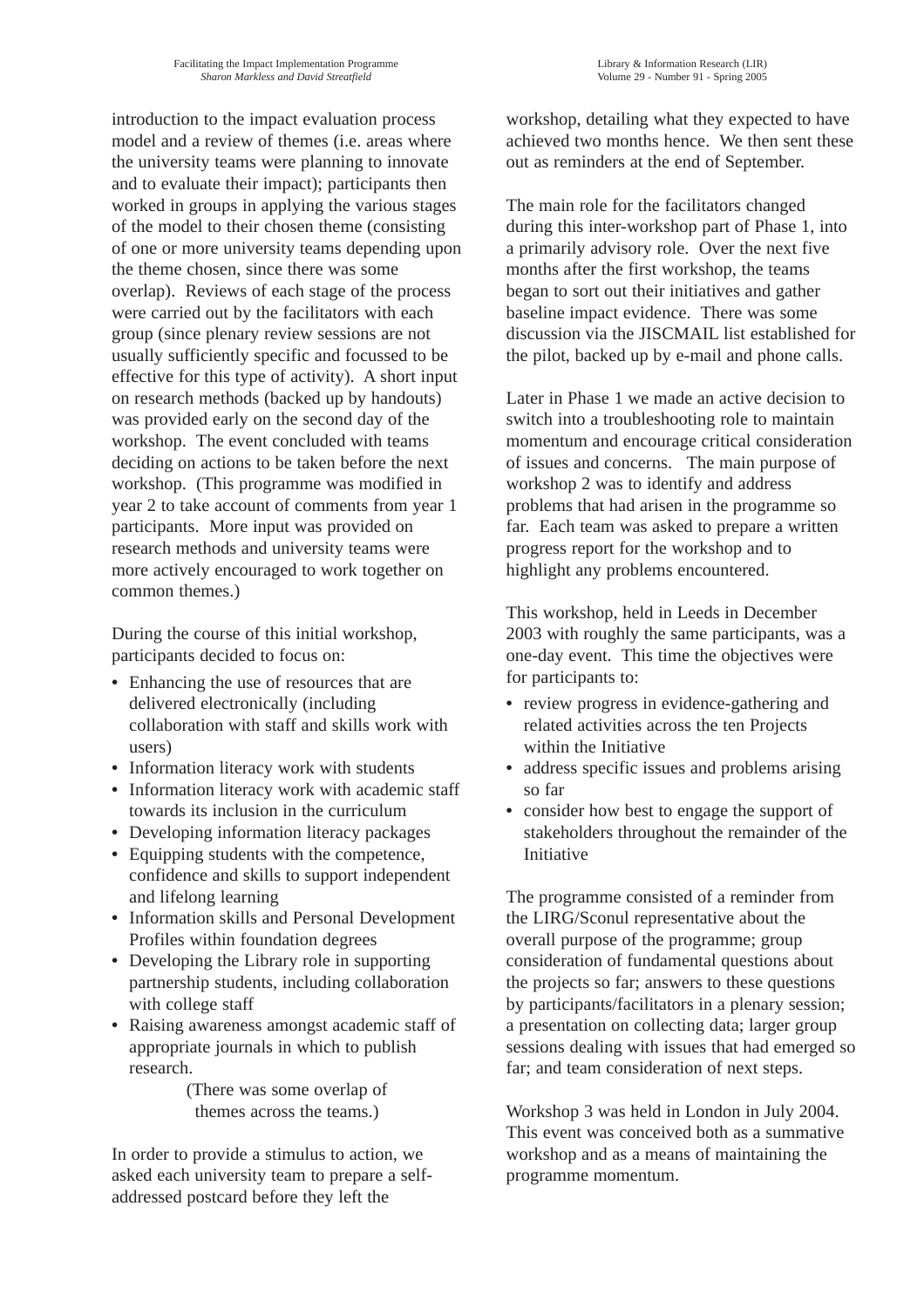This event was seen as important for the overall process in two ways.

- **•** For the teams, this presents a structured opportunity to reflect critically on the outcomes of their work so far, identify issues for further consideration and consider ways in which their enhanced understanding of evaluating impact can be used to further develop their practice
- **•** For the UK university library community, it represents an opportunity to review the initiative so far and begin to explore the scope for achieving commonalities in impact indicators, data collection methods and related benchmarking activities

(We had originally envisaged using this event to launch the next phase of the Programme but in the end we decided to organise a separate launch event for Phase 2, which was held with 12 new participating universities later in July 2004).

In preparation for workshop 3, all ten teams were asked to comment on progress by answering a set of 13 questions (which form the basis of the individual project reports later in this issue).

At this event, a plenary reminder about the aims of the overall programme was followed by an overview of the progress reports; cross-team groups then discussed 'tools and techniques: what works/what we need to do differently'; a further presentation on collecting data was followed by discussion of dissemination and uptake. Cross-team groups then considered one each of four themes: how the evidence collected could be used within (and beyond) the universities concerned; raising the profile of University Libraries; making the case for libraries at the university; and 'convincing your colleagues'. A Round Robin approach was adopted to enable everyone to comment on each theme. Finally, a plenary session considered some larger programme issues: future involvement in the collaborative programme; benchmarking around impact; securing exemplars/best practice; and 'helping and gaining from the next cohort.'

# **Has the process worked (so far)?**

We have already described the facilitators' main role at the outset as a guidance function – but was this appropriate? Participants generally found the first workshop helpful in engaging with the issues around impact evaluation. Teams were asked to comment four months after the event and a typical summary was:

"Thought that the presenters did very well on quite a dry topic and opened my eyes to the importance of impact assessment. The resource pack was easy to follow and well put together."

Two of the teams would have liked to have worked more with participants from other Universities, but this was not practicable, given the need to ensure that each team had identified its own objectives, success criteria, means of gathering evidence and implementation plan in the space of one workshop. There was also a view that more input would have been useful on methods of data collection.

As noted earlier, one team had intended to focus on information skills and Personal Development Profiles within foundation degrees, but *"this required a great deal of cross-college cooperation and inter departmental partnership [which] has not been forthcoming, partly due to structural issues which would take a longer lead time to rectify"*. As a result, they chose to measure the impact of a new online induction tutorial, which they were about to introduce and which was more completely within their control. Another team sought advice on analysing student bibliographies to assess the impact of their information skills training activities. We suggested that, if their training was successful, the bibliographies should show a wider range of information sources, a better balance between different types of sources, a closer relationship between the assignment and its bibliography, and more accurate citation.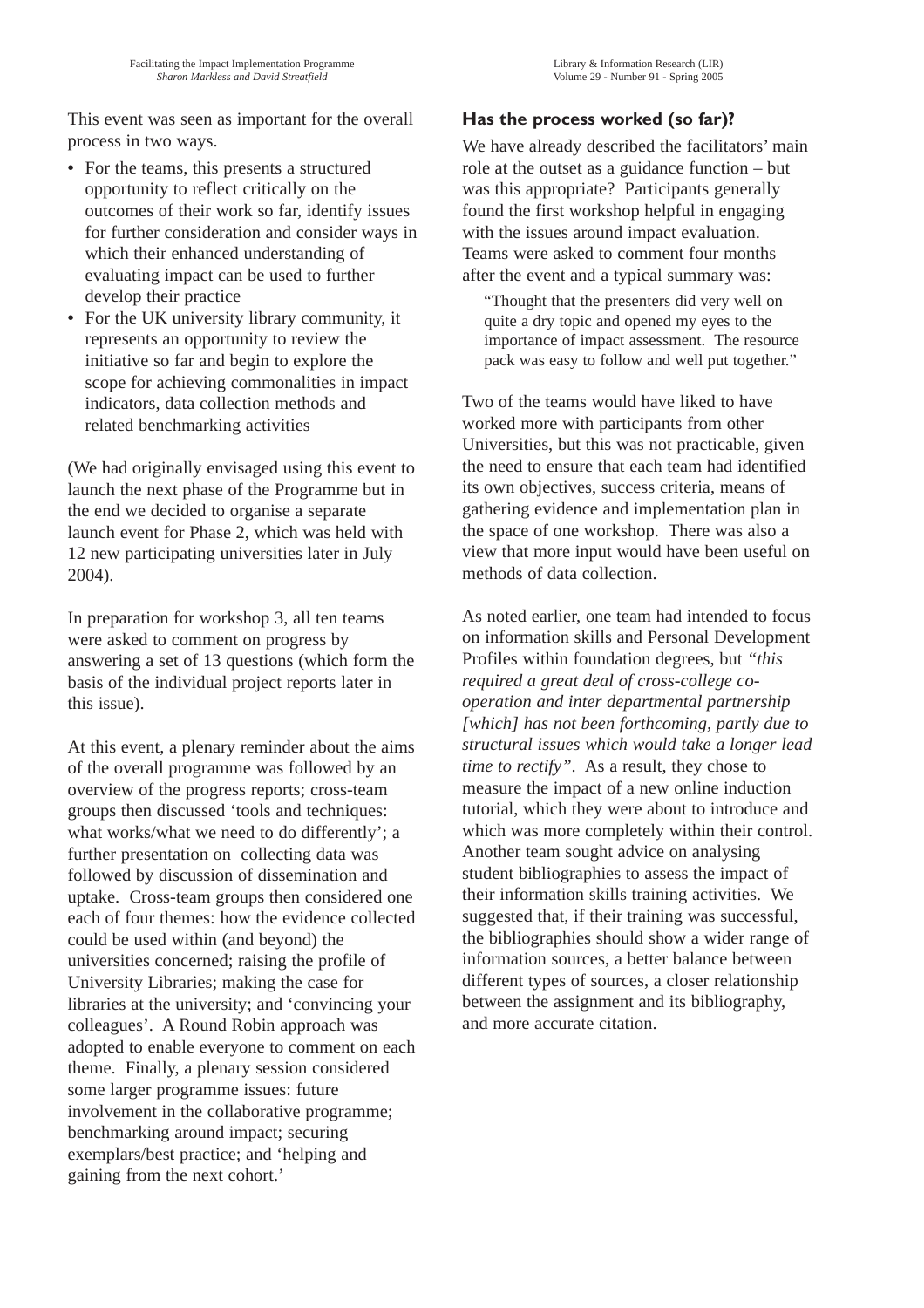The list of problems identified by participants in workshop 2 *(table 1)* was fairly typical of issues raised in 'introduction to research methods'

workshops. Participants suggested some solutions; otherwise, our suggested solutions were based on our broad experience of conducting research.

## **Table 1: Problems reported before the review workshop**

[Some solutions suggested at event two are shown in italics.]

| <b>Strategic/managerial problems:</b><br>$\bullet$ |                                                                                                                                                                                                                                                                                                                                                                                                                                                                                                                                                                                                                                                                                                                                                                                                                                                                                                                                           |
|----------------------------------------------------|-------------------------------------------------------------------------------------------------------------------------------------------------------------------------------------------------------------------------------------------------------------------------------------------------------------------------------------------------------------------------------------------------------------------------------------------------------------------------------------------------------------------------------------------------------------------------------------------------------------------------------------------------------------------------------------------------------------------------------------------------------------------------------------------------------------------------------------------------------------------------------------------------------------------------------------------|
| ×.                                                 | • conflicting timescales in relation to collecting evidence of impact – project v service<br>- important to be clear about different evidence-gathering purposes.<br>isolating the library contribution to joint initiatives or overall university efforts $- get$<br>collaborators to comment on the usefulness of the library contribution.<br>Cost of commercial software (affecting the thrust to digitise as well as access to e-<br>information) – is there scope for consortia purchasing?                                                                                                                                                                                                                                                                                                                                                                                                                                         |
|                                                    |                                                                                                                                                                                                                                                                                                                                                                                                                                                                                                                                                                                                                                                                                                                                                                                                                                                                                                                                           |
| <b>Research design issues:</b>                     |                                                                                                                                                                                                                                                                                                                                                                                                                                                                                                                                                                                                                                                                                                                                                                                                                                                                                                                                           |
|                                                    | Devising questionnaires to test the skills you want to test.                                                                                                                                                                                                                                                                                                                                                                                                                                                                                                                                                                                                                                                                                                                                                                                                                                                                              |
|                                                    | Length of questionnaires v acceptable respondent time $-i f$ too many questions<br>consider other methods.                                                                                                                                                                                                                                                                                                                                                                                                                                                                                                                                                                                                                                                                                                                                                                                                                                |
|                                                    | Screening out library/academic jargon - importance of piloting evidence-gathering<br>instruments with people in the target group.                                                                                                                                                                                                                                                                                                                                                                                                                                                                                                                                                                                                                                                                                                                                                                                                         |
|                                                    | Comparative citation levels – getting at previous years; making comparisons when<br>new or revised modules are produced - we have to start somewhere!                                                                                                                                                                                                                                                                                                                                                                                                                                                                                                                                                                                                                                                                                                                                                                                     |
| <b>Practical research issues:</b>                  |                                                                                                                                                                                                                                                                                                                                                                                                                                                                                                                                                                                                                                                                                                                                                                                                                                                                                                                                           |
| $\blacksquare$<br>٠                                | • Getting the picture of academic/researcher publishing behaviour (overcoming the<br>tendency for academics/researchers to tell you what they should be doing) $-ask$<br>respondents to choose from vignettes/scenarios based on real practice, then<br>adapt/adjust them to make a closer fit to their own behaviour.<br>Student failure to recognise their information literacy limitations $-$ timing is<br>important because new students will not have clear idea of what is expected of them<br>at the beginning of a course of study.<br>Do users know where they have been when visiting websites? There was evidence<br>that some users had made more or less regular use of the library website without<br>identifying it as one of their sources - try interviewing students whilst they are<br>searching.<br>Dealing with unresponsive/defensive/lying interview respondents $-$ training in<br>research interview technique. |

*[Note: The three main bullet points were added later as a means of grouping the topics. The topics are as reported prior to and as amplified at the event.]*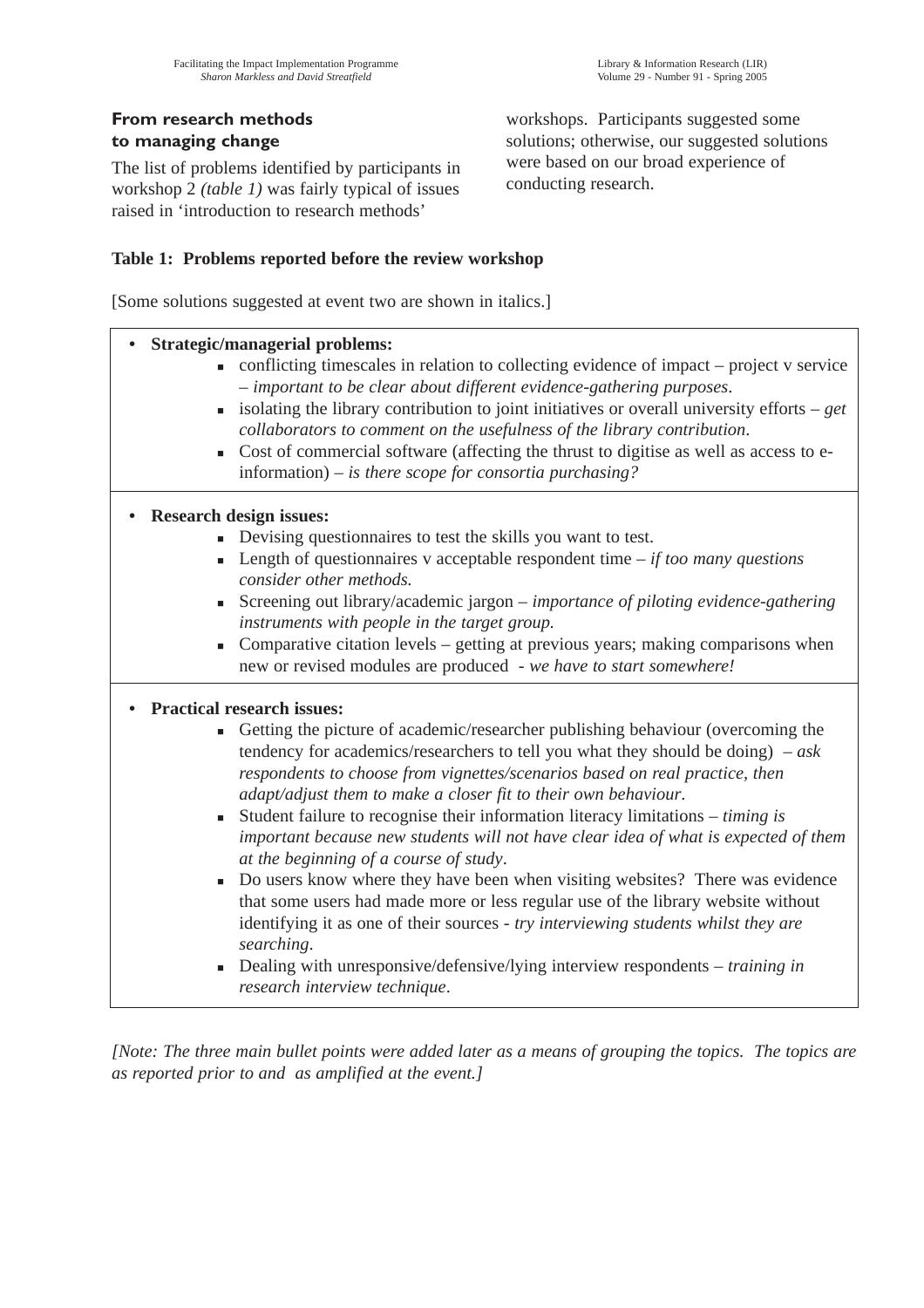Interestingly, when we asked participants to review their progress and problems in small groups a different set of issues emerged, with apparently greater emphasis on managerial, as distinct from research programme planning, concerns, *as shown in table 2*. The only problem that re-emerged was how to distinguish the library staff contribution to joint efforts or initiatives (other repetition may have been discouraged by the short presentation based on pre-event feedback that preceded the small group session). This new list, and particularly the items summarised there as strategic/managerial problems, makes it clearer

that what has been undertaken is a substantial programme of change.

As a result of this strong emphasis on change, the solutions explored at the event tended to draw upon *educational change management theory*14. In our view, it is vital that anyone facilitating this type of facilitated action research development programme should be able to move comfortably between guiding participants through research methods, troubleshooting in relation to specific practical research techniques and giving more general advice about aspects of managing change.

## **Table 2: Problems identified at workshop 2**

## **• Strategic/managerial problems:**

- the need to reassure selves that sound research methods/methodologies have been chosen – being able to make arguments and defend choices when reporting to academic colleagues, many of whom specialise in aspects of research
- isolating the library impact/contribution to joint initiatives or overall university efforts
- n persuading senior library staff, and others to whom they report, of the need to shift from traditional performance monitoring to collecting evidence of impact
- <sup>n</sup> persuading other library staff of the importance of impact evaluation
- <sup>n</sup> organising appropriate professional development so that library colleagues can help to collect reliable evidence
- n understanding current innovations in teaching and learning and how they affect library service provision
- what to prioritize and where to start, given the other competing demands on library management time
	- $\Box$  choosing an appropriate number of objectives (the minimum acceptable)
- <sup>n</sup> securing the resources to do undertake impact work effectively

#### **• Research design issues:**

- $\blacksquare$  the representativeness of the evidence gathered (e.g. types and sizes of sample)
- how to collect 'unadulterated' evidence, given the vested interests of those involved
- <sup>n</sup> choosing a timescale and timing that will take account of key features in the academic year

## **• Practical research issues:**

- <sup>n</sup> getting any feedback from academic staff and timing this for maximum effect
- assembling baseline information about impact so that it is possible to identify progress (or lack of it).

*[Note: Again, the three main bullet points were added later as a means of grouping the topics. The topics are as reported at the event.]*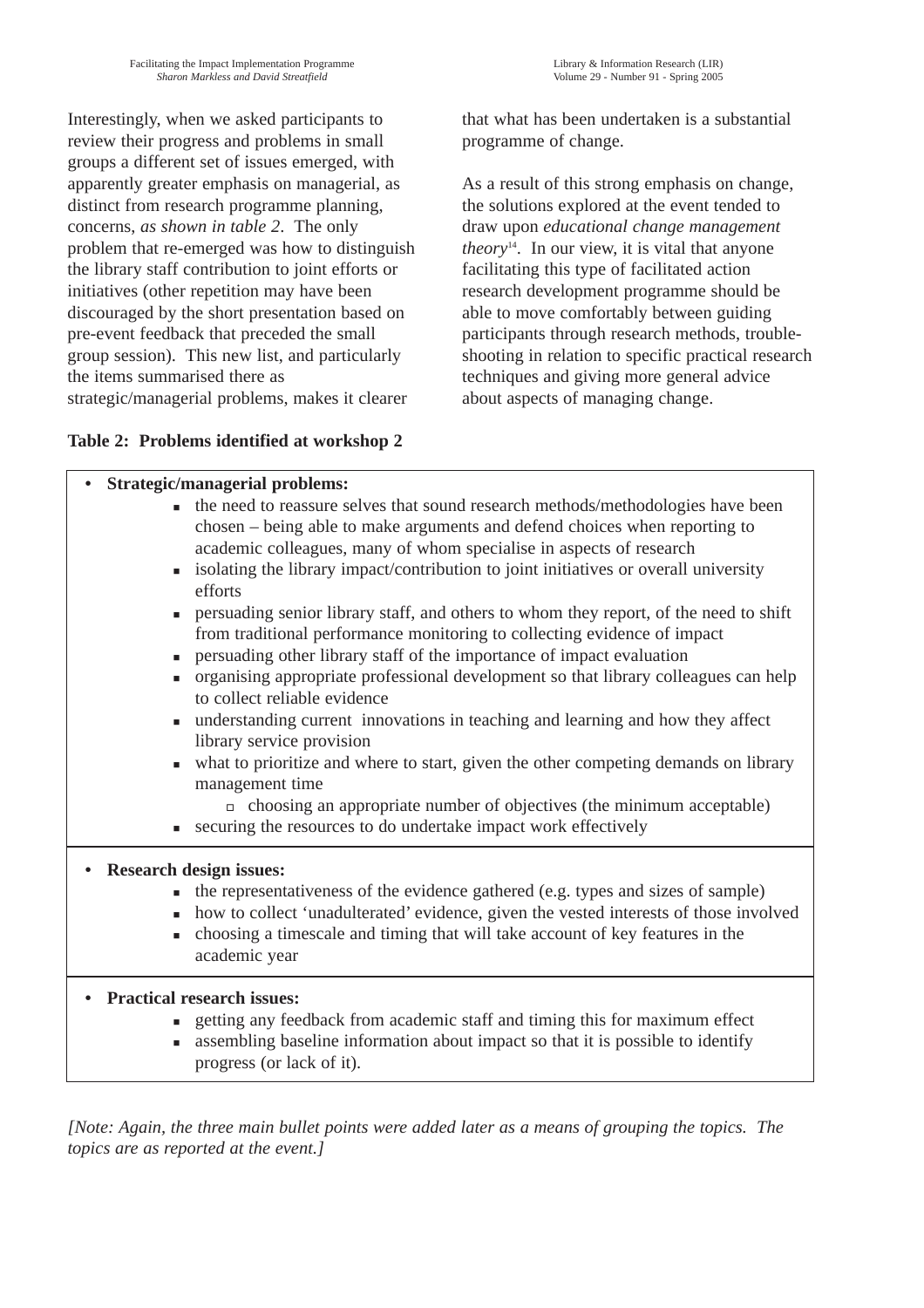As part of workshop 3 we asked participants (in four cross-team groups) to review the Programme so far and to identify what they had *gained from involvement*. All four groups identified greater understanding of academic staff and how they work in teaching, learning support and research as a key outcome and three felt that they had raised the profile of the library at their universities. Other responses focussed on greater understanding of impact evaluation, ranging from *"more structured approach to assessing outcomes of strategy/ services/ innovation"* to *"personal development, experimentation and establishment of new procedures."* One specific benefit was in developing diagnostic tools (*"targeting specific groups of students – allows follow-up testing"*) and, more generally, one team felt that *"the process has driven reassessment of current practice."*

Participants also gained some interesting insights from engaging in the *evidencegathering process*, such as that:

- interviews produce 'fairly instant results' compared with other ways of compiling impact evidence and raise awareness amongst those interviewed
- influencing the university and negotiating committees is harder than doing evaluation!
- It makes sense to concentrate evidence collection on what prove to be the more effective tools; if necessary modifying success criteria accordingly
- Semi-structured interviews are productive but time-consuming to analyse.

Asked before the last event *which parts of the process they had found most useful*, teams singled out:

- Networking and benchmarking with other institutions/colleagues – 3
- Constructing an impact methodology and testing the impact assessment process - 2
- Pre- and post-intervention evaluation, because it sparked interest in different way of evaluating resources and teaching
- *"Workshops have been excellent"*
- *"Frameworks provided by the workshop facilitators were very useful"*
- Management of a team research process in a systematic way – greater knowledge of situation – using information to achieve objectives – presentation skills
- *" What I learnt from managing the whole process rather than any of its constituent parts"*
- Being able to look at one aspect of service provision in depth
- Requirement to report back has been a driver for change!
- Practitioner-based enquiry is very useful providing opportunity to reflect on practice whilst developing new models of intervention

## **Lessons learnt**

Turning to the lessons that they had learnt from participating in the Programme, all four groups felt that they could have made more or better use of the other participating teams for advice, support and comparison of experience or findings (one group wanted the organisers to force participants to collaborate!). Two of the groups felt that they had over-reached themselves in setting objectives or in the amounts of evidence gathered and that they should have devoted more time to local planning. One group each felt that they should:

- Involve more library colleagues in local impact work
- Give more consideration to how best to engage academic staff in the projects
- Begin to plan for more sustainability/long term impact work

Participants also identified several issues and challenges to be faced in doing this kind of work, notably that there is never enough time available to do the work, let alone to influence institutional policy, or engage with library staff and academic staff, but that these had to be tackled anyway. Other points made were that:

- to be effective, impact work should build on current initiatives and projects
- finding accurate information on programmes currently delivered is problematic
- it is necessary to get approval from the Student Research and Project Panel or the Ethics Committee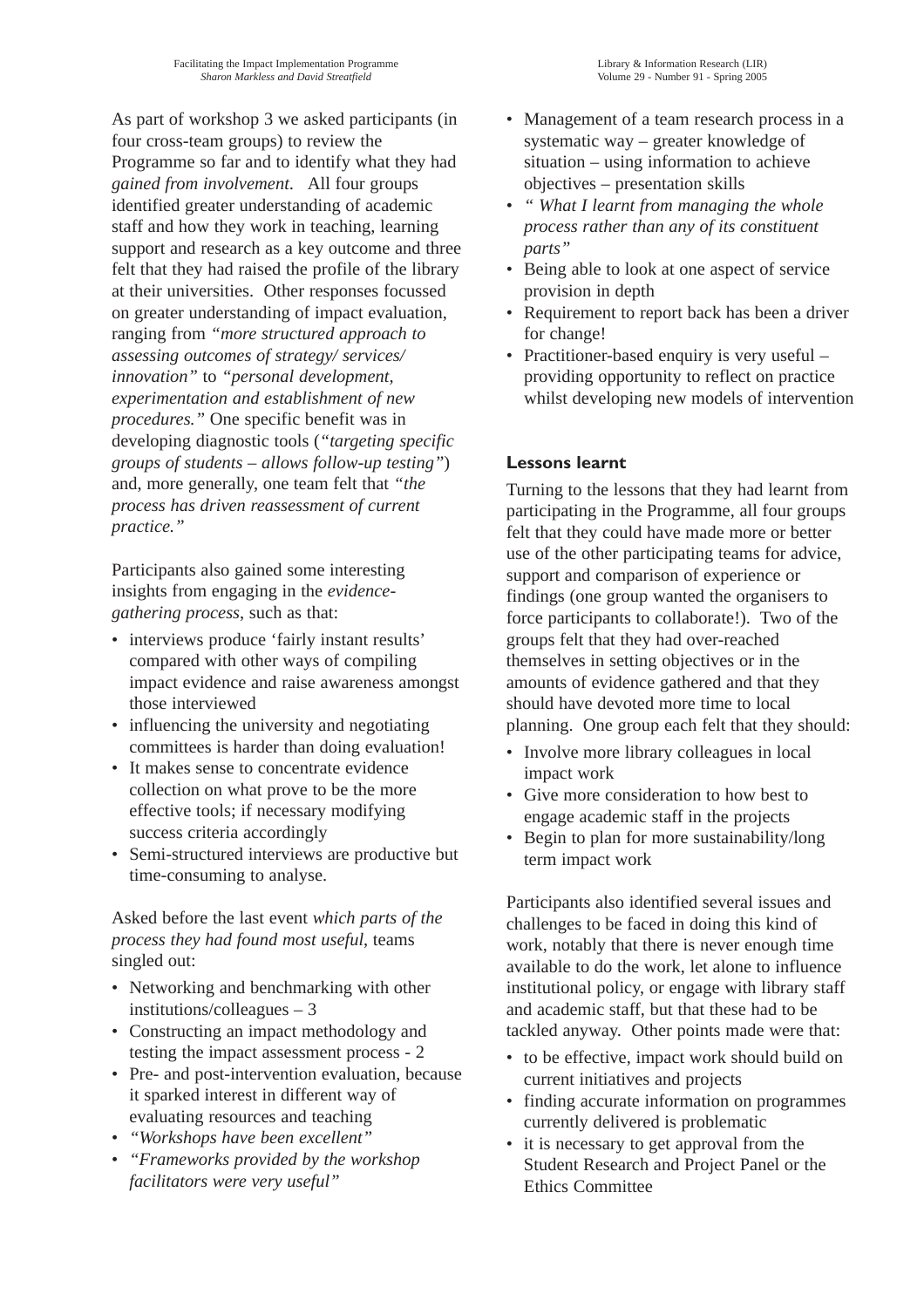• large scale analysis of modules is rewarding but not practicable on a regular basis!

Two *messages for the Programme organisers* (which have been taken on board) are that there should be more emphasis on research methods early on in the process and that the second workshop should focus more on successes so far. Further suggestions for Phase 3 of the Programme are that there should be a preproject preparation/reflection stage before the first workshop and that the whole process should be started earlier in the year to allow more work to be done before the Summer break.

As the final stage in workshop 3 participants produced sets of detailed proposals for taking the process forward by systematically raising the profile of university libraries, making the case for impact evidence in the university, convincing their library colleagues of the need for impact work and engaging academics in the process.

The level of reflective practice illustrated by the participants' contributions before and during the two review workshops is a crucial element in the action research process. Opening up people's assumptions and opinions to public scrutiny and engaging in the sharing of ideas through discussion and the production of reports is one important facet of what distinguishes the action research process from simply good professional practice<sup>15</sup>.

Our own view is that both the reports on progress and the range of problems and issues emerging from the two review workshops provide clear indications of the effectiveness of the process so far.

# **Conclusions**

There is already enough evidence to show that the *Impact Implementation Initiative* is working as a process. All of the original participating teams completed Phase 1 and they all reported progress in addressing their own evaluation agendas. Again, all the teams reported that they had moved on from measuring performance to beginning to evaluate impact; most have already identified specific developmental benefits from their involvement in the process. More generally, the facilitated action research model appears to be effective in encouraging change of this sort.

The programme of linked events with interim support appears to be generally appropriate as a means of supporting this model of facilitated action research. A variety of issues and concerns has emerged during Phase 1: the nature of these issues has shifted as the project evolved, with broad research application issues giving way to more specific concerns about technical evidence-gathering and related issues, which in turn were overtaken by more general issues about managing change.

Feedback from the participating teams suggests that they have found the support structure helpful. Experience of the facilitation process makes it very clear that, for the process to be effective, facilitators need to be clear about the nature of the support role at each stage in the process and ready to act accordingly. It follows that anyone facilitating this type of action research-driven development programme should be able to move comfortably between guiding participants through research methods, troubleshooting in relation to specific practical research techniques and giving more general advice about aspects of managing change.